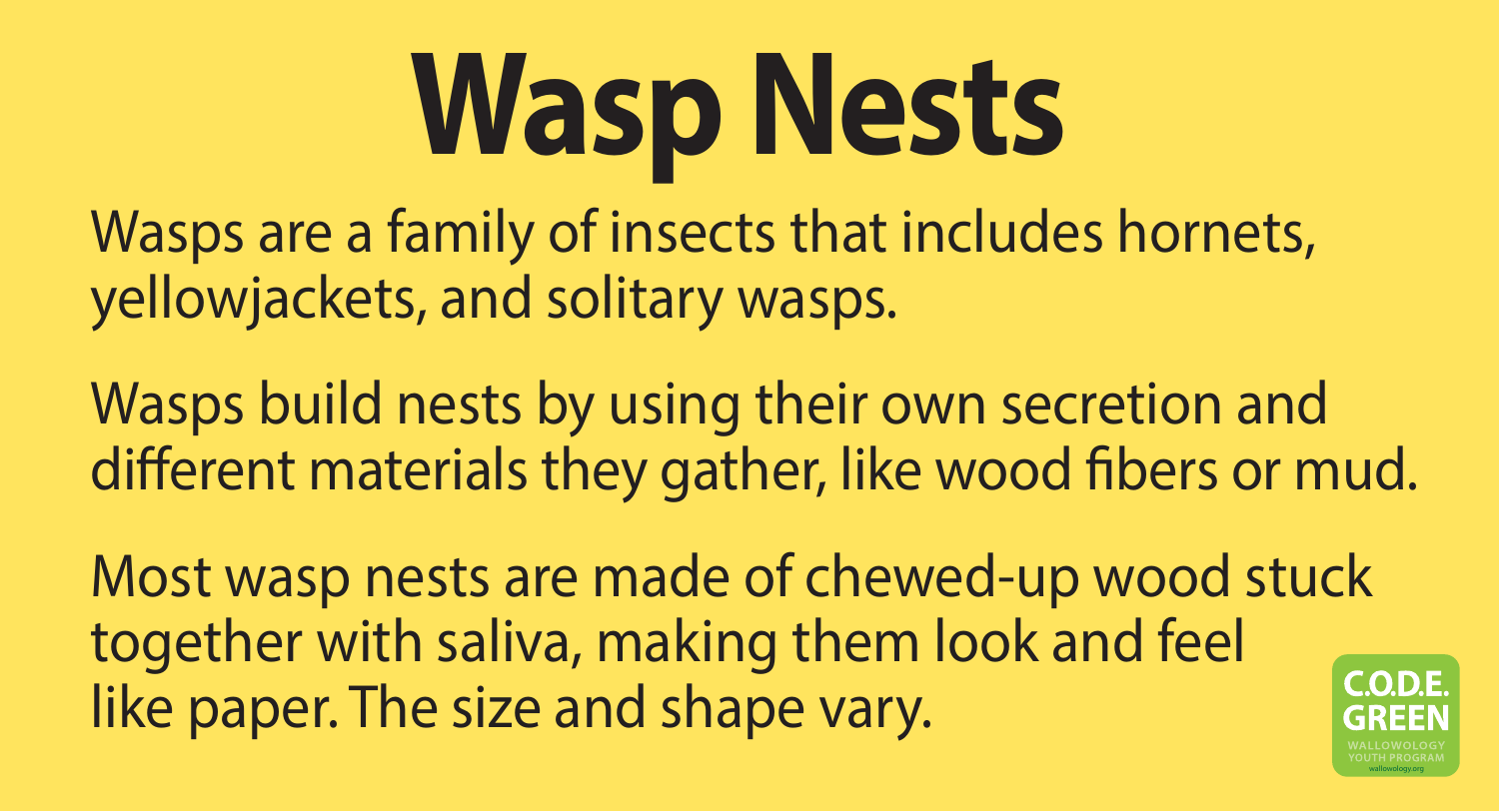## **Wasps Are Not Bees**

Wasps often get mistaken for bees, due to some similarities in appearance and the fact that they both can sting.

Bees are much more hairy, and have rounder bodies with flat, wide legs.

Bees do not build their nests out of wood pulp or mud, but instead have wax-producing glands.

Wasps are not pollinators, but eat other insects and can be a gardener's best friend. They feed their young numerous insects that ordinarily damage shade trees and crops. They also kill countless houseflies and blow flies.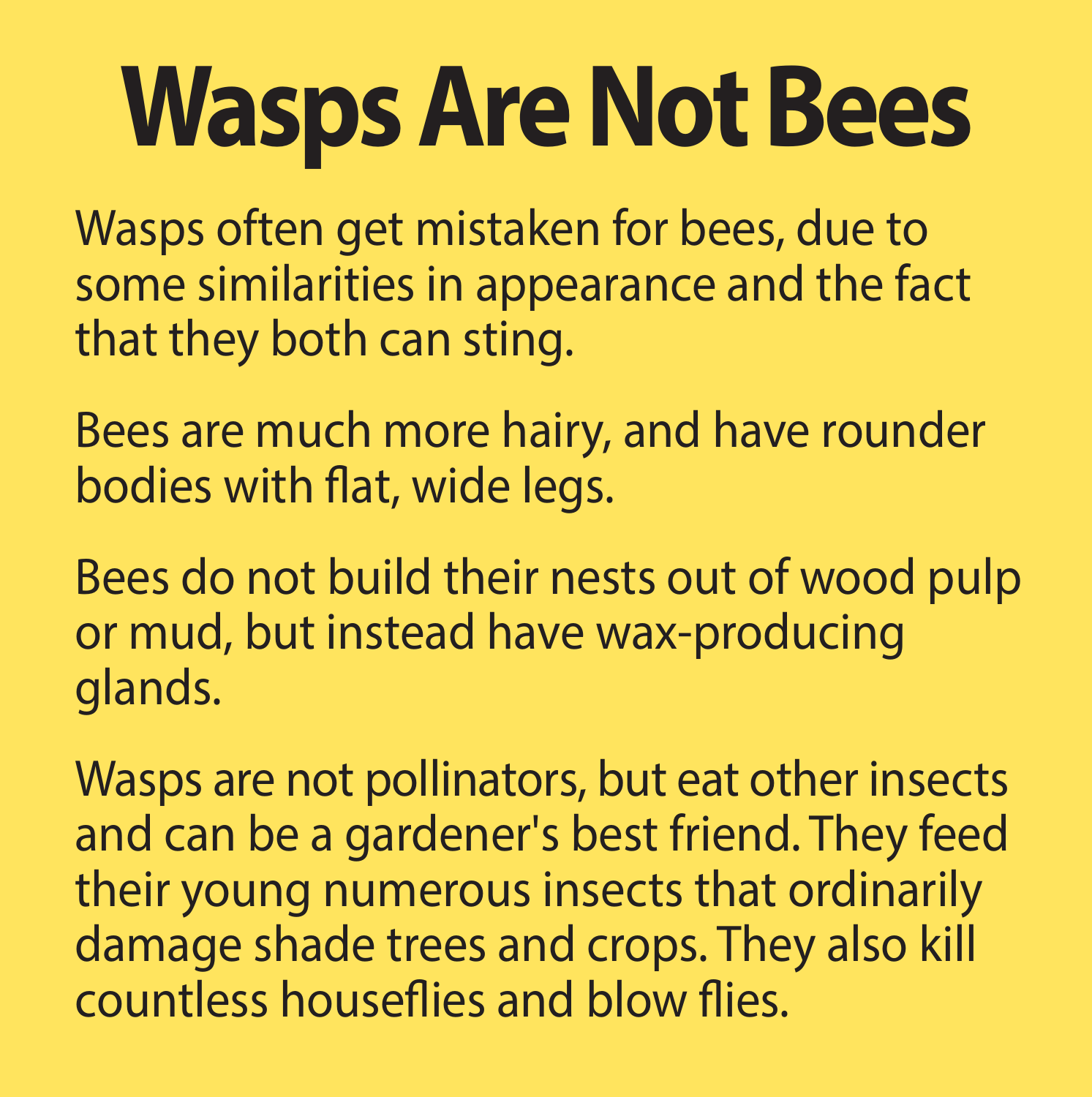Yellowjackets have black antennae, and bodies marked by yellow and black stripes and patterning, similar to the paper

wasp. However, yellowjackets have a robust, compact body and fly rapidly with their legs tucked underneath, making them appear more bee-like.

Yellowjackets build nests underground in old rodent burrows, in empty spaces in walls or bushes, and in low-hanging shrubs. Nests may be more than a foot across by September and contain over a thousand wasps.

Because yellowjackets are extremely aggressive, take extra caution around their nests.

# **Yellowjacket**



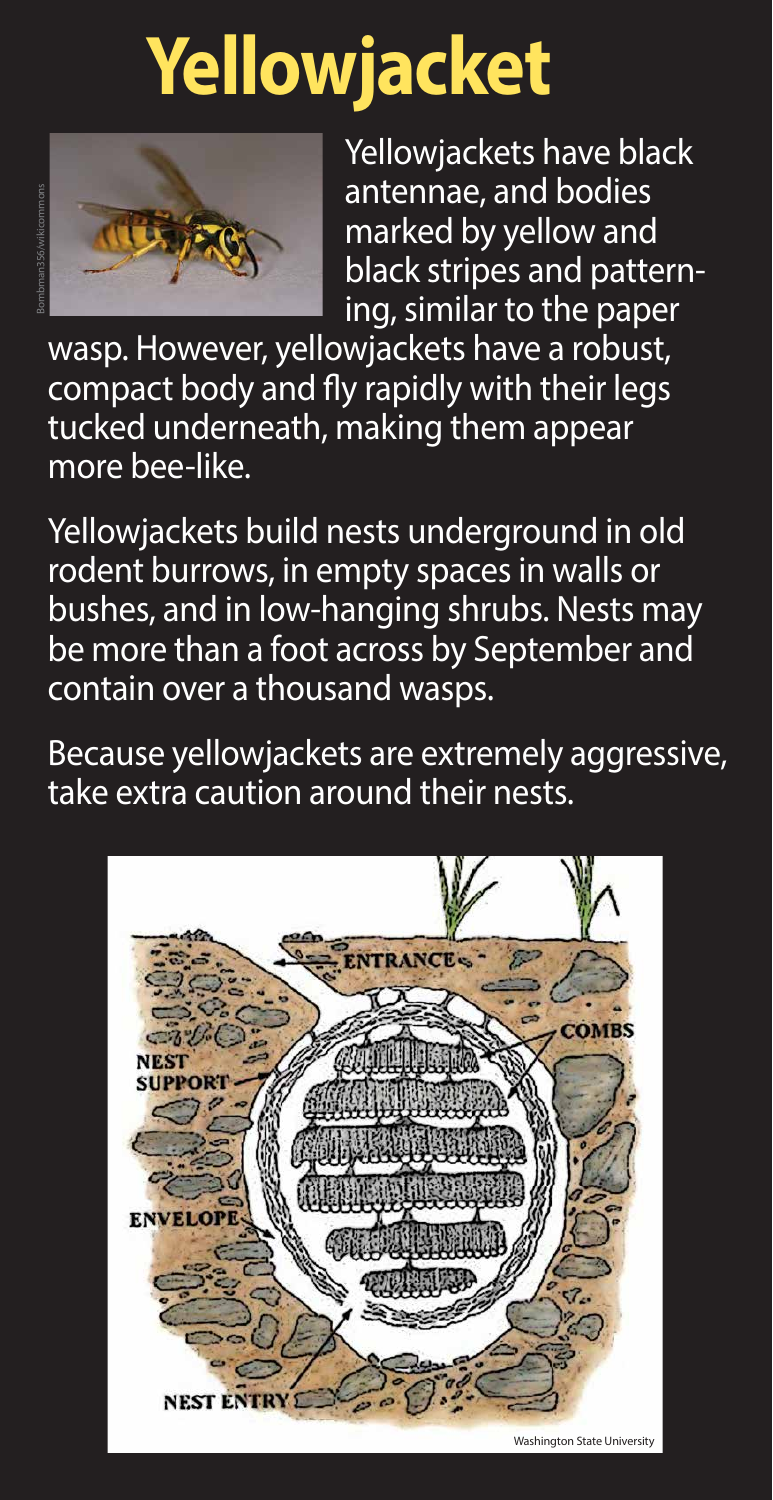## **Bald-Faced Hornet**



Bald-faced hornets are not true hornets but are actually a type of yellowjacket.

Recognizable by their black-and-white markings, bald-faced hornets have

entirely smooth bodies that are rounder and larger than other wasp species.

They build large, circular, covered nests high in trees or under porch roofs.

The nests usually start small, then grow bigger with each generation. If undisturbed, they can easily reach enormous sizes up to 24 inches in length and contain as many as 700 workers.

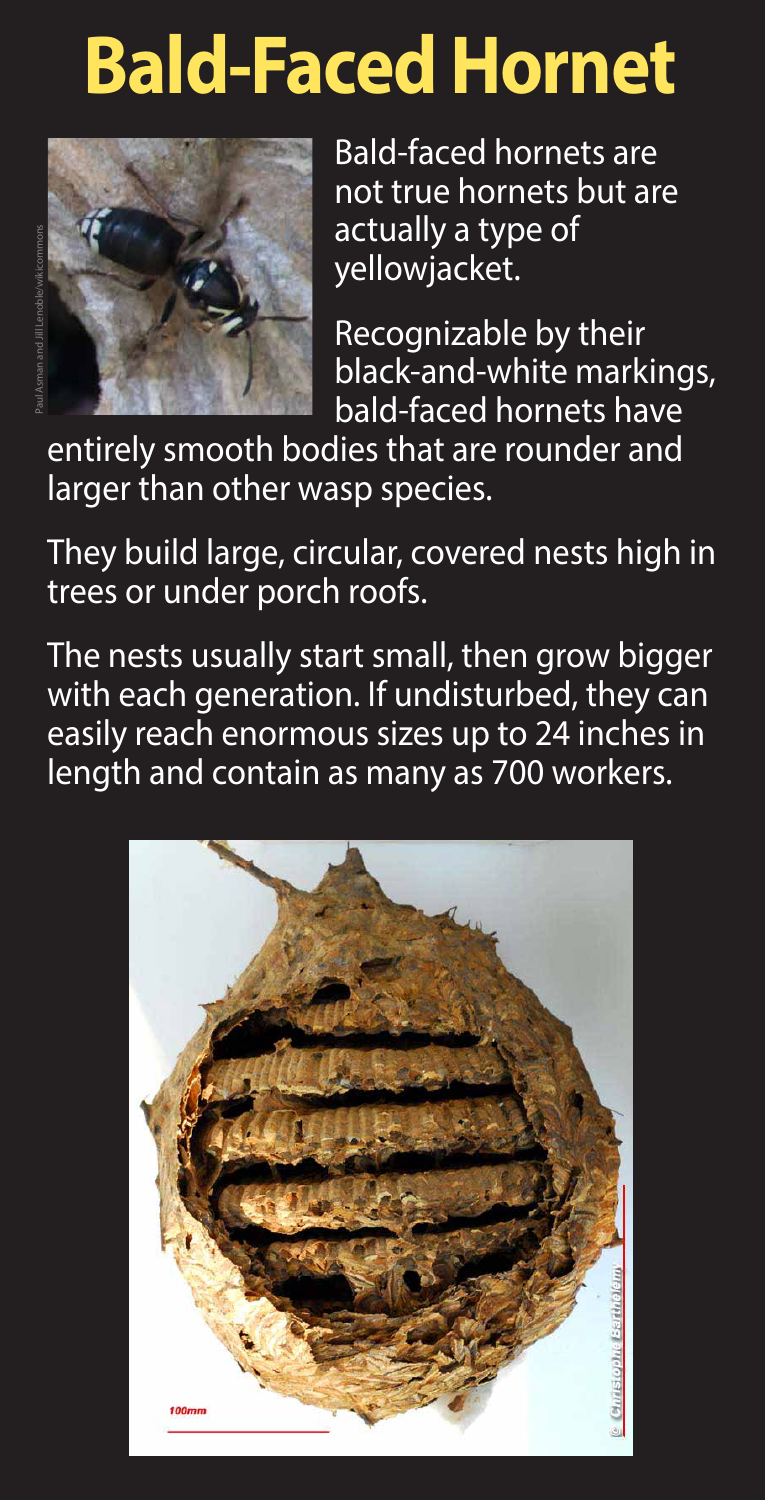## **Paper Wasp**



Paper wasps usually have yellow antennae, and their body has yellow and black stripes and patterning but are slender compared to

hornets and yellowjackets. They have long legs that hang in fight. Paper wasps are not aggressive unless provoked.

Nests are begun by the queen in March or April and consist of a single layer of open-faced

papery comb that is not enclosed. Nests can grow to be oblong or round in shape, up to six inches wide, and may contain up to about 75 workers, in addition to the queen.